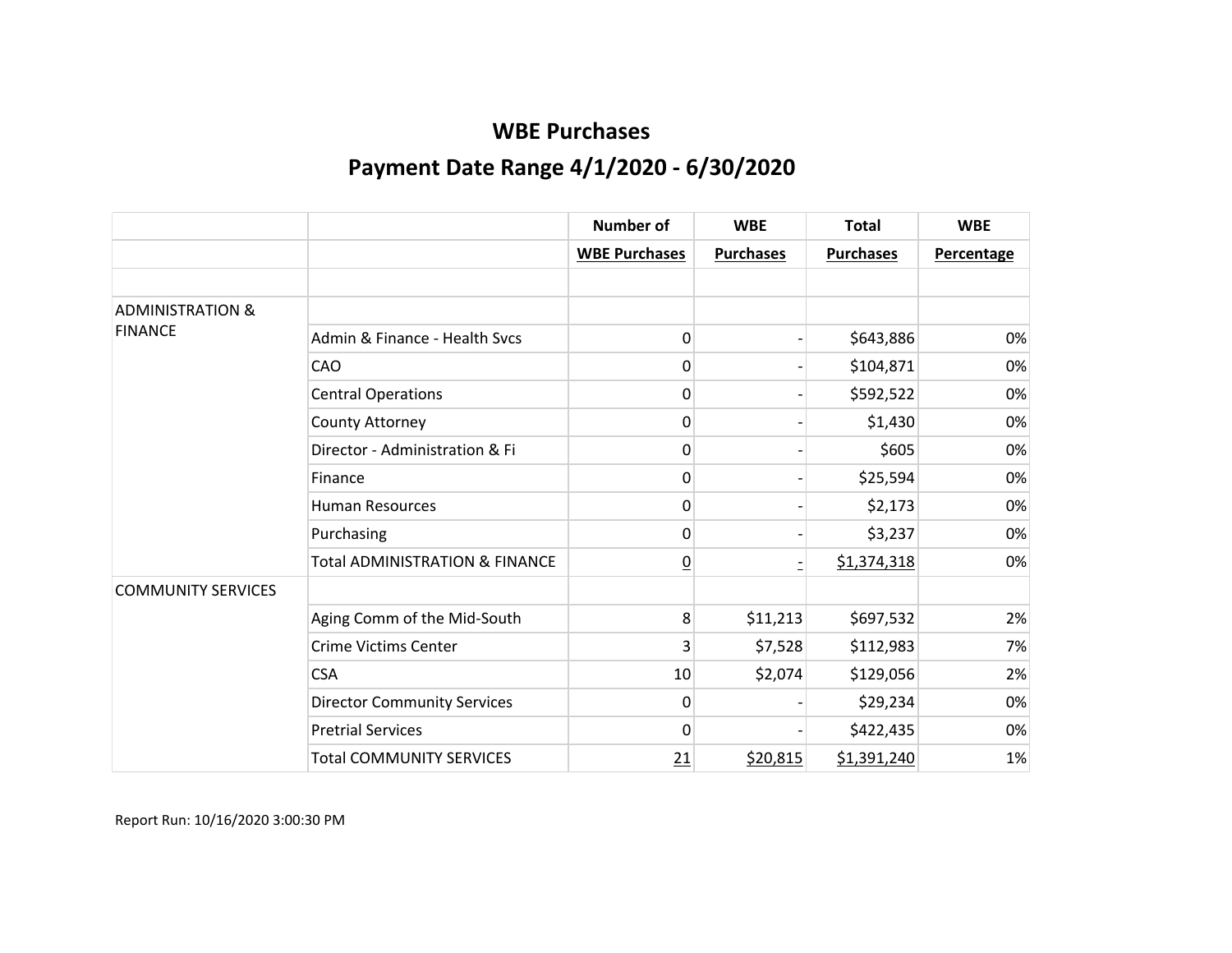| <b>CORRECTIONS</b>        |                                      |                |         |             |    |
|---------------------------|--------------------------------------|----------------|---------|-------------|----|
|                           | <b>Correction Center Facility</b>    | 0              |         | \$8,804     | 0% |
|                           | <b>Corrections Administration</b>    | 9              | \$5,567 | \$1,327,709 | 0% |
|                           | <b>Total CORRECTIONS</b>             | $\overline{9}$ | \$5,567 | \$1,336,513 | 0% |
| <b>EMPLOYEE BENEFITS</b>  |                                      |                |         |             |    |
|                           | Employee Health Insurance            | 0              |         | \$86,562    | 0% |
|                           | <b>Total EMPLOYEE BENEFITS</b>       | $\overline{0}$ |         | \$86,562    | 0% |
| <b>HEALTH SERVICES</b>    |                                      |                |         |             |    |
|                           | Admin & Finance - Health Sycs        | 0              |         | \$16,278    | 0% |
|                           | <b>Community Health</b>              | 7              | \$1,875 | \$191,555   | 1% |
|                           | <b>Environmental Health Services</b> | 1              | \$700   | \$571,571   | 0% |
|                           | <b>Forensic Services</b>             | $\mathbf{0}$   |         | \$20,075    | 0% |
|                           | Health Planning & Promotion          | 0              |         | \$30,739    | 0% |
|                           | <b>Inmate Medical Care</b>           | 0              |         | \$17,226    | 0% |
|                           | <b>Public Health Safety</b>          | 0              |         | \$162,111   | 0% |
|                           | Ryan White                           | 0              |         | \$376,740   | 0% |
|                           | <b>Total HEALTH SERVICES</b>         | 8              | \$2,575 | \$1,386,294 | 0% |
| <b>INFORMATION</b>        |                                      |                |         |             |    |
| <b>TECHNOLOGY SERVICE</b> | <b>Chief Information Officer</b>     | $\mathbf{0}$   |         | \$49,467    | 0% |
|                           | <b>IT Internal Services</b>          | 1              | \$1,077 | \$265,724   | 0% |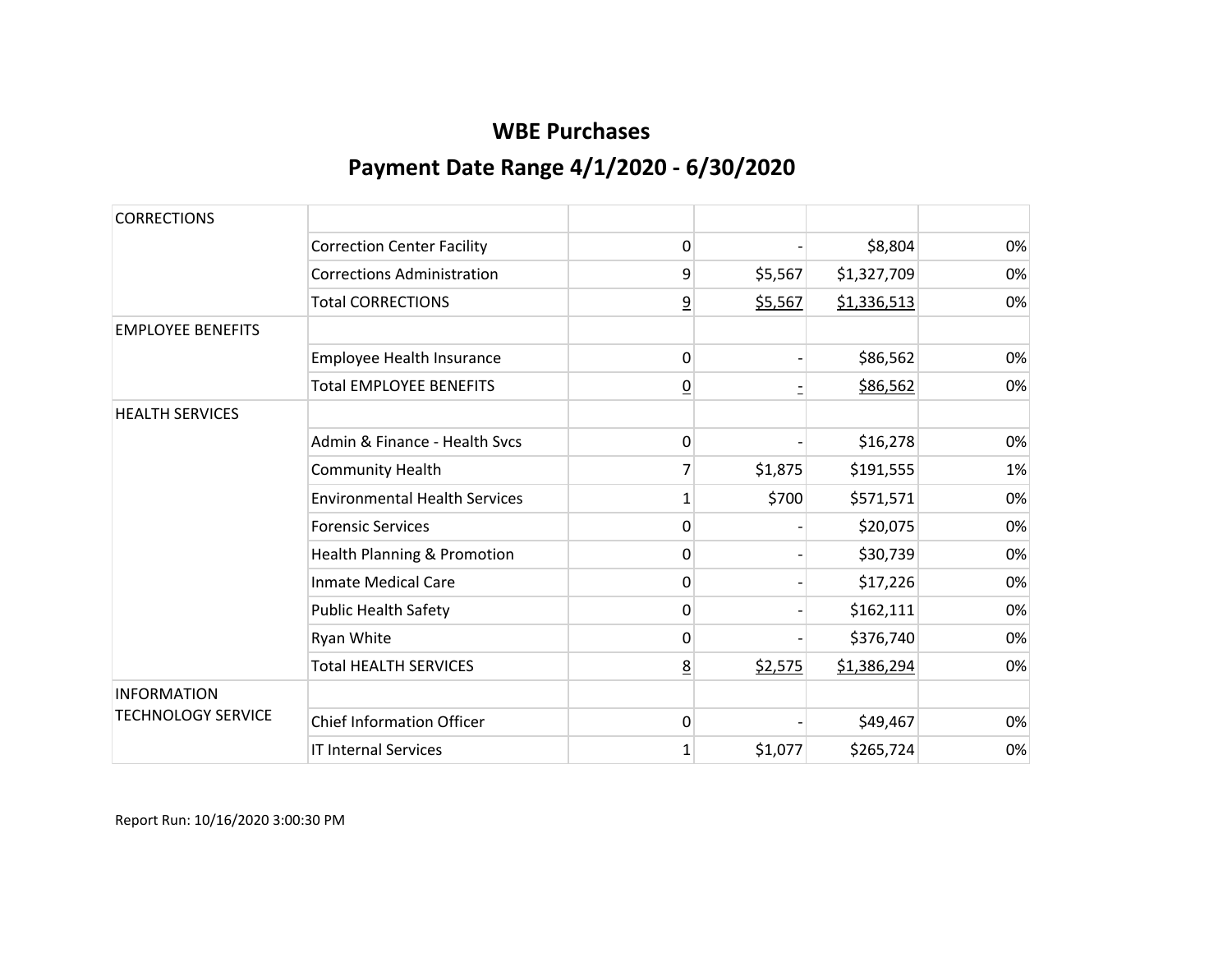| <b>INFORMATION</b><br><b>TECHNOLOGY SERVICE</b> | IT Operations                                         | 0              |         | \$377,267   | 0% |
|-------------------------------------------------|-------------------------------------------------------|----------------|---------|-------------|----|
|                                                 | <b>Total INFORMATION TECHNOLOGY</b><br><b>SERVICE</b> | <u>1</u>       | \$1,077 | \$692,459   | 0% |
| <b>JAIL DIVISION</b>                            |                                                       |                |         |             |    |
|                                                 | Jail Administration                                   | 0              |         | \$53,915    | 0% |
|                                                 | Jail Programs                                         | 4              | \$6,897 | \$865,317   | 1% |
|                                                 | Jail Security                                         | 0              |         | \$286,174   | 0% |
|                                                 | <b>Total JAIL DIVISION</b>                            | $\overline{4}$ | \$6,897 | \$1,205,406 | 1% |
| <b>JUDICIAL</b>                                 |                                                       |                |         |             |    |
|                                                 | <b>Attorney General</b>                               | 0              |         | \$3,382     | 0% |
|                                                 | <b>Chancery Court</b>                                 | 0              |         | \$283       | 0% |
|                                                 | <b>Circuit Court</b>                                  | 0              |         | \$4,560     | 0% |
|                                                 | <b>Criminal Court</b>                                 | 0              |         | \$166,488   | 0% |
|                                                 | <b>General Sessions Court</b>                         | 1              | \$311   | \$201,401   | 0% |
|                                                 | Juvenile Court Clerk                                  | 1              | \$52    | \$19,221    | 0% |
|                                                 | Juvenile Court Judge                                  | 1              | \$4,458 | \$105,415   | 4% |
|                                                 | <b>Probate Court</b>                                  | 0              |         | \$16,573    | 0% |
|                                                 | Public Defender                                       | 0              |         | \$17,576    | 0% |
|                                                 | <b>Total JUDICIAL</b>                                 | $\overline{3}$ | \$4,821 | \$534,900   | 1% |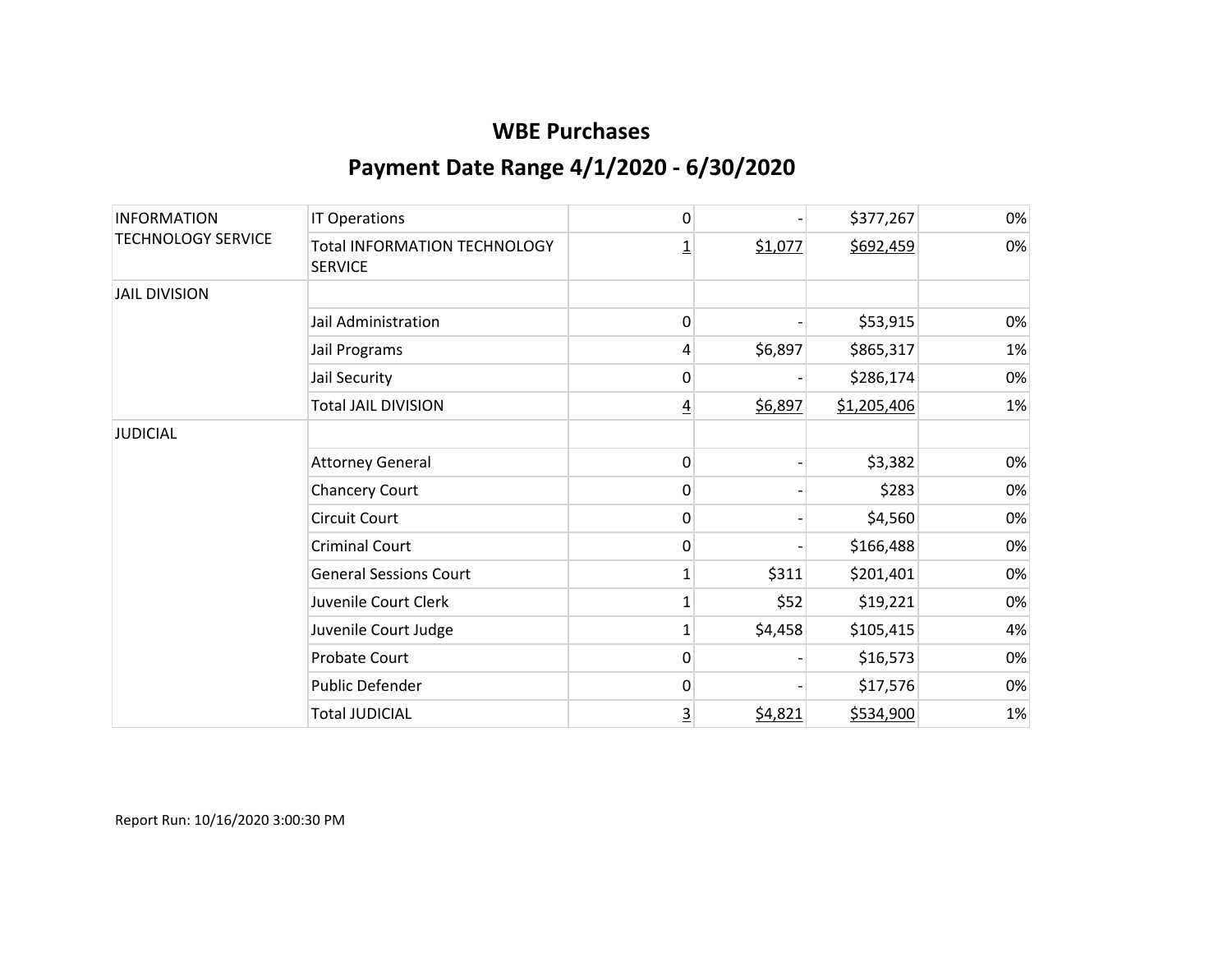| LAW ENFORCEMENT         |                                                       |                 |         |           |    |
|-------------------------|-------------------------------------------------------|-----------------|---------|-----------|----|
|                         | <b>Chief Deputy</b>                                   | 0               |         | \$4,569   | 0% |
|                         | Courts                                                | 0               |         | \$373,725 | 0% |
|                         | <b>Detectives</b>                                     | 0               |         | \$1,486   | 0% |
|                         | Fugitive                                              | 0               |         | \$13,550  | 0% |
|                         | <b>Special Operations</b>                             | 0               |         | \$277,163 | 0% |
|                         | <b>Training</b>                                       | 1               | \$4,500 | \$88,735  | 5% |
|                         | Uniform Patrol                                        | $\mathbf{1}$    | \$3,615 | \$96,585  | 4% |
|                         | <b>Total LAW ENFORCEMENT</b>                          | $\overline{2}$  | \$8,115 | \$855,812 | 1% |
| <b>MISCELLANEOUS</b>    |                                                       |                 |         |           |    |
| <b>INTERNAL SERVICE</b> | Admin & Finance - Health Sycs                         | 0               |         | \$1,164   | 0% |
|                         | <b>Total MISCELLANEOUS INTERNAL</b><br><b>SERVICE</b> | $\underline{0}$ |         | \$1,164   | 0% |
| OTHER ELECTED OFFICIALS |                                                       |                 |         |           |    |
|                         | Assessor                                              | $\mathbf{1}$    | \$5,114 | \$154,774 | 3% |
|                         | County Clerk                                          | 0               |         | \$58,500  | 0% |
|                         | <b>Election Commission</b>                            | 0               |         | \$28,547  | 0% |
|                         | <b>Equal Opportunity Compliance</b>                   | 0               |         | \$30,313  | 0% |
|                         | Legislative Operations                                | 0               |         | \$607,623 | 0% |
|                         | Register                                              | 0               |         | \$4,230   | 0% |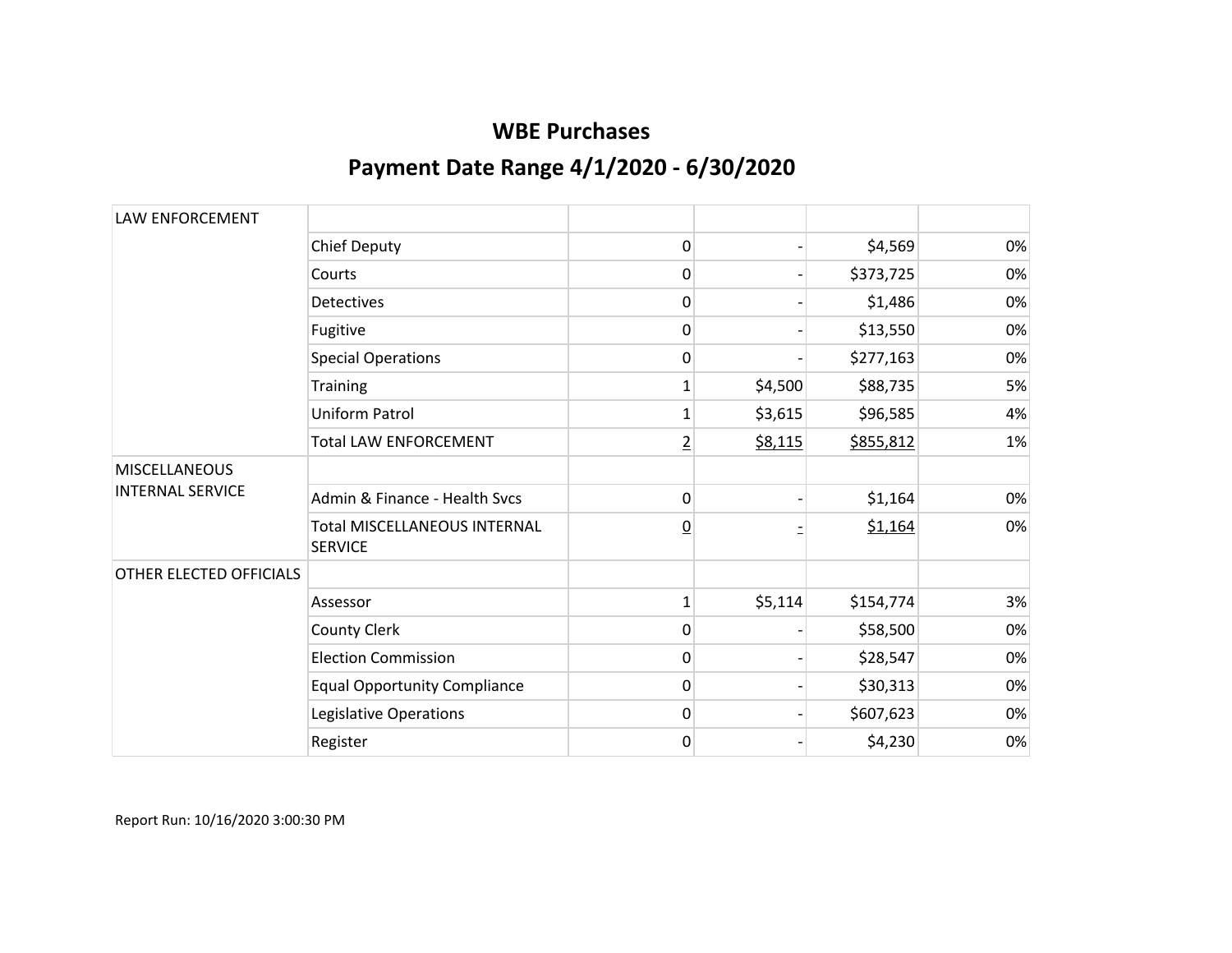| OTHER ELECTED OFFICIALS | Trustee                                 | 1              | \$26,100 | \$461,576   | 6% |
|-------------------------|-----------------------------------------|----------------|----------|-------------|----|
|                         | <b>Total OTHER ELECTED OFFICIALS</b>    | $\overline{2}$ | \$31,214 | \$1,345,562 | 2% |
| <b>Other Offices</b>    |                                         |                |          |             |    |
|                         | Director & Staff-Public Works           | 0              |          |             | 0% |
|                         | Jail Programs                           | 0              |          | \$651,819   | 0% |
|                         | Roads & Bridges                         | 0              |          | \$2,238,722 | 0% |
|                         | <b>Support Services</b>                 | 0              |          |             | 0% |
|                         | <b>Total Other Offices</b>              | $\overline{0}$ |          | \$2,890,541 | 0% |
| PLANNING &              |                                         |                |          |             |    |
| DEVELOPMENT             | Admin & Finance - Health Svcs           | 0              |          | \$269       | 0% |
|                         | <b>Codes Enforcement</b>                | 0              |          | \$199,729   | 0% |
|                         | Director - Planning & Developm          | 0              |          | \$29,421    | 0% |
|                         | Housing                                 | 0              |          | \$64,809    | 0% |
|                         | <b>Regional Services</b>                | 0              |          | \$93,255    | 0% |
|                         | <b>Resilience Department</b>            | $\mathbf{0}$   |          | \$407,008   | 0% |
|                         | <b>Total PLANNING &amp; DEVELOPMENT</b> | $\overline{0}$ |          | \$794,491   | 0% |
| PRE-K                   |                                         |                |          |             |    |
|                         | Admin & Finance - Health Svcs           | 0              |          | \$125,000   | 0% |
|                         | <b>Total PRE-K</b>                      | $\overline{0}$ |          | \$125,000   | 0% |